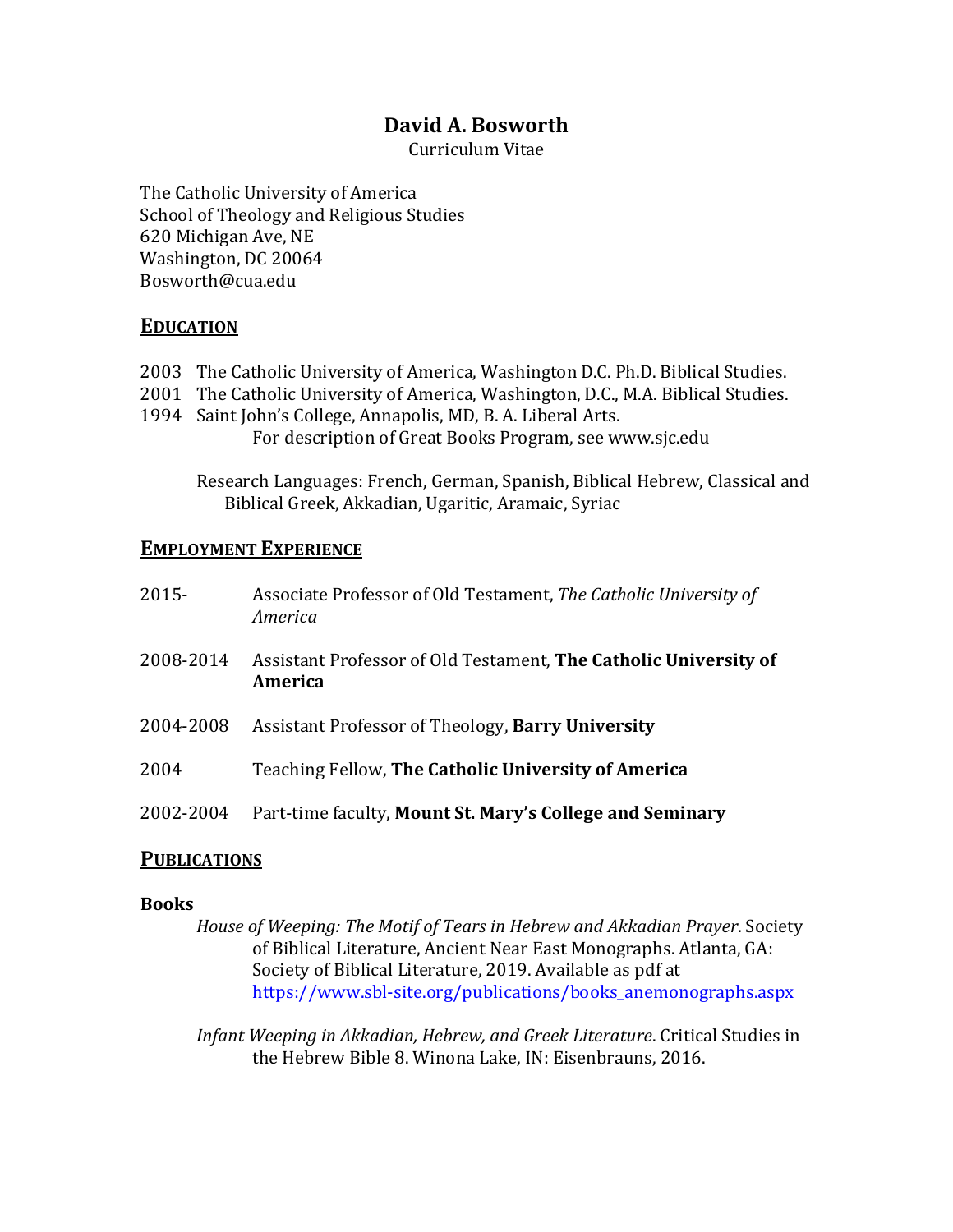*The Story within a Story in Biblical Hebrew Narrative.* Catholic Biblical Quarterly Monograph Series. Washington, DC: CBA, 2008.

#### **Articles**

- "Cooperative and Uncooperative Breeders in Ancient Hebrew and Greek Literature. Pp. 35-58 in *Children in the Biblical and the Ancient World: Comparative and Historical Methods in Reading Ancient Children.* Ed. Shawn W. Flynn. Studies in the History of the Ancient Near East.; London: Routledge, 2019.
- "Understanding Grief and Reading the Bible." Pp. 117-38 in *Mixed Feelings* and Vexed Passions in Biblical Literature: Emotions of Divine and *Human Figures in Interdisciplinary Perspective."* Ed. Scott Spencer. Resources for Biblical Studies 90; Atlanta, GA: Society of Biblical Literature, 2017.
- "Weeping in Recognition Scenes in Genesis and the Odyssey." The Catholic *Biblical Quarterly* 77 (2015) 613-33.
- "Ancient Prayers and the Psychology of Religion: Deities as Parental Figures." *Journal of Biblical Literature* 134 (2015) 681-700.
- "The Tears of God in the Book of Jeremiah," *Biblica* 94 (2013) 24-46.
- "The Value of Lament." In *May You Prosper the Work of His Hands*. Eds. Edward L. Greenstein et al.; Winona Lake, IN: Eisenbrauns, in press. (Michael O'Connor memorial volume)
- "Weeping in the Psalms." *Vetus Testamentum*, 62 (2013) 36-46.
- "Daughter Zion and Weeping in Lamentations 1-2." *Journal for the Study of the Old Testament* 28 (2013) 217-37.
- "Faith and Resilience: King David's Reaction to the Death of Bathsheba's Firstborn." The Catholic Biblical Quarterly 73 (2011) 691-707.
- "'David Comforted Bathsheba': Gender and Parental Bereavement." In *Seitenblicke: Literische und historische Studien zu Nebenfiguren im*  zweiten Samuelbuch. Ed. Walter Dietrich; Orbis Biblicus et Orientalis 249; Göttingen: Vandenhoeck and Ruprecht, 2011. Pp. 238-255.
- "David, Jether, and Child Soldiers." *Journal for the Study of the Old Testament* 36 (2011) 185-97.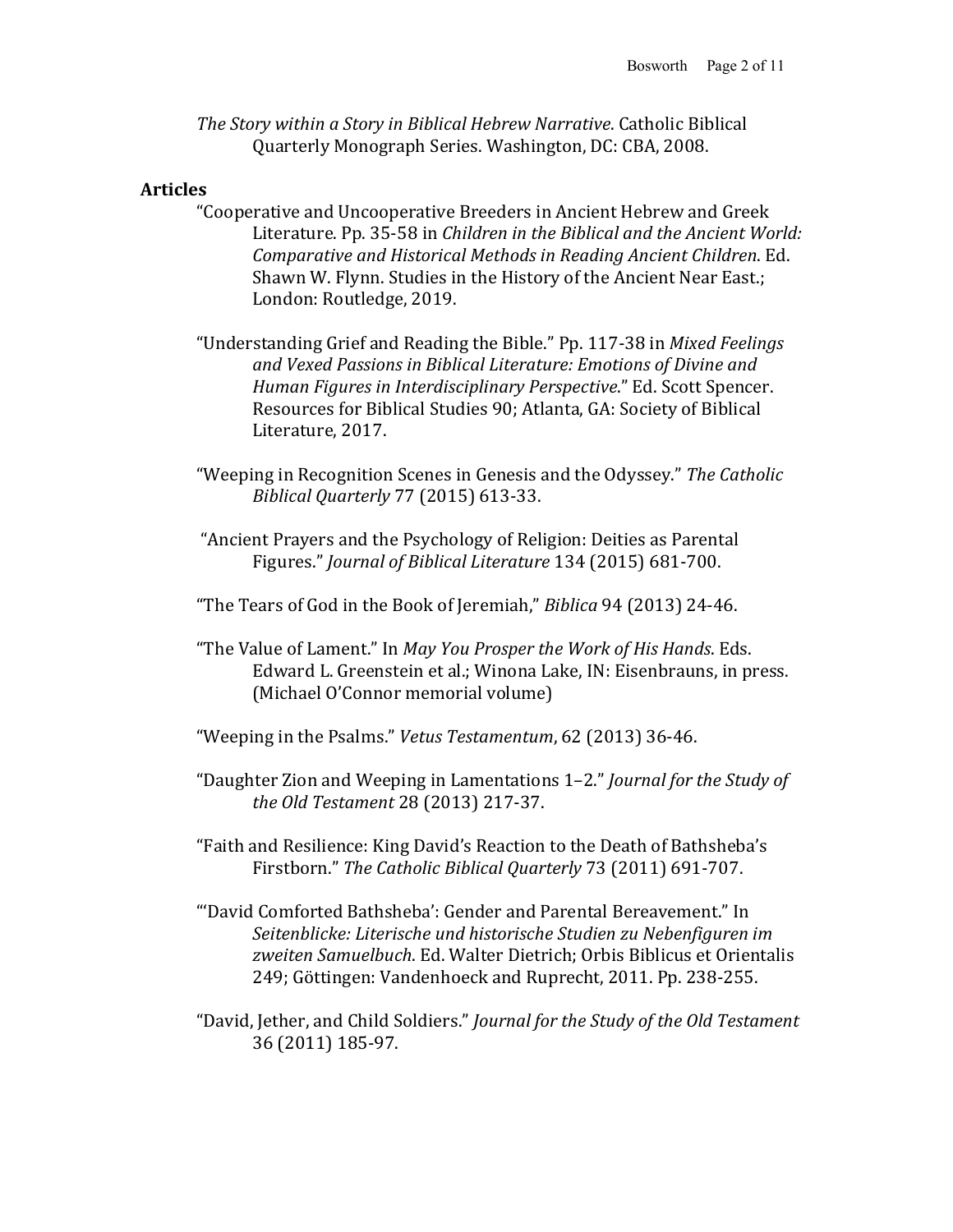- "'You Have Shed Much Blood and Waged Great Wars': Killing, Bloodguilt and Combat Stress." *Journal for Religion, Disability and Health* 12 (2008) 236-50.
- "Teaching Creation: A Modular Approach." The Journal for Teaching Theology *and Religion* 10 (2007) 231-234.
- "Evaluating King David: Old Problems and Recent Scholarship," The Catholic *Biblical Quarterly* 68 (2006) 191-210.
- "American Crusade: Religious Roots of the War on Terror." *Barry Law Review* 7 (2006) 65-108.
- "Revisiting Karl Barth's Exegesis of 1 Kings 13." Biblical Interpretation 10  $(2002) 360 - 83.$

#### **Works in Progress**

- *Cambridge Companion to the Psalms*: invited essay on the Psalms and their ancient Near Eastern context for the
- *Future of Catholic Biblical Scholarship*: invited essay for symposium and publication

#### **Popular Publications**

- "1 Samuel" in *New Jerome Biblical Commentary*, forthcoming "2 Samuel" in *Paulist Biblical Commentary* (Paulist Press, 2019).
- "Infant Weeping and Infant Abandonment,' Sinai and Synapses blog post: http://sinaiandsynapses.org/multimedia-archive/infant-weepinginfant-abandonment/
- "Why is Western Parenting WEIRD?," Sinai and Synapses blog post: http://sinaiandsynapses.org/multimedia-archive/western-parentingweird/

"How Priests, Rabbis, and Ministers Can Bring Science into Their Theology," Sinai and Synapses blog post:

http://sinaiandsynapses.org/multimedia-archive/how-priestsrabbis-and-ministers-can-bring-science-into-their-theology/

- "Magical Cures for Crying Infants," *Biblical Archeology Review* (March 2016) 24-25.
- "The Former Prophets," The Bible Today 51 (2013) 205-211.

Section introduction for the Historical Books and book introductions for Joshua, Judges, Ruth, 1-2 Samuel, and 1-2 Kings in *Saint Mary's Press College Study Bible: New American Bible* (Saint Mary's Press, 2007).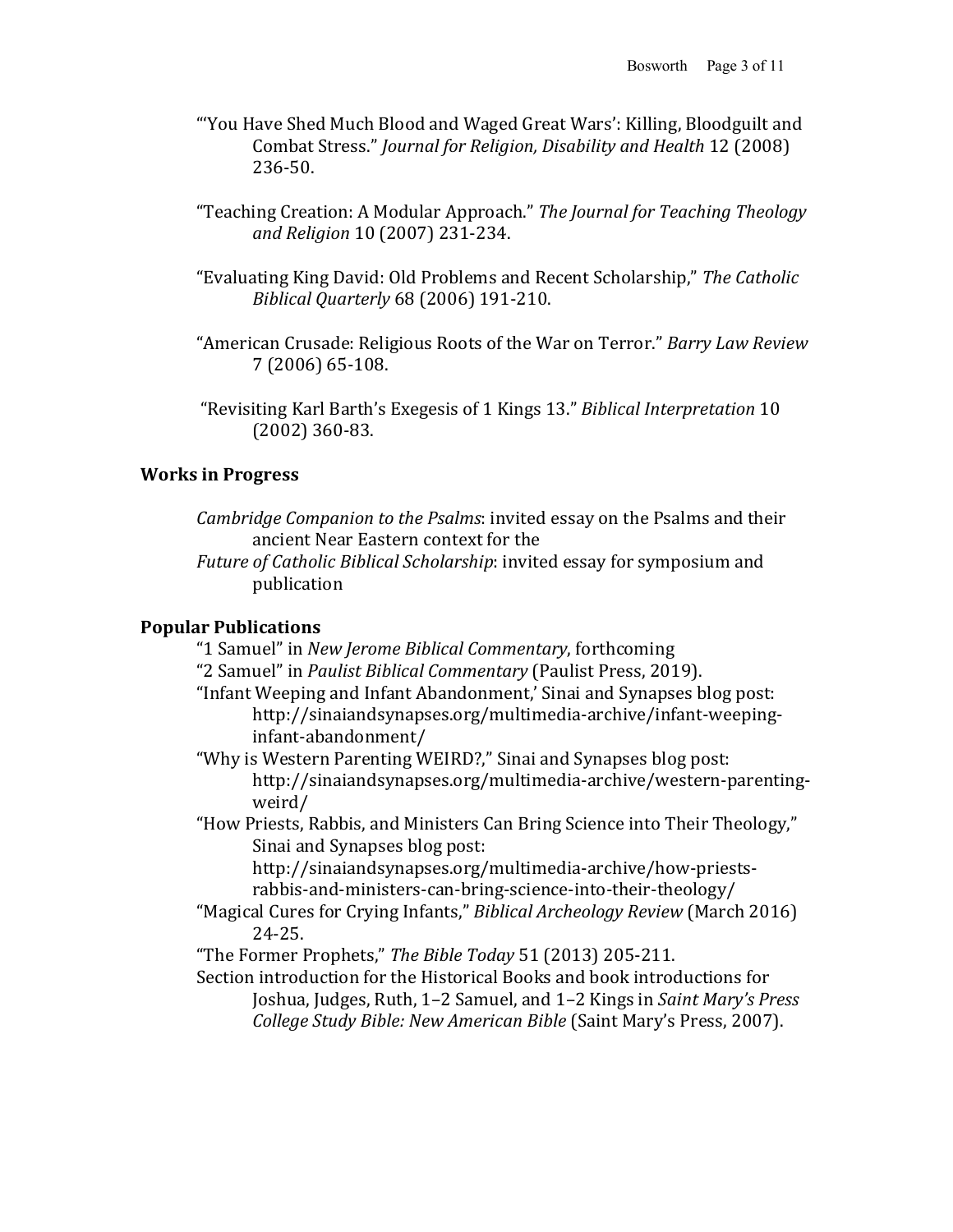## **ACADEMIC PRESENTATIONS**

- "The Natural World in Hebrew and Akkadian Prophecy," paper presented at the Society for Biblical Literature, San Diego, CA, November 2019.
- "The Role of the Natural World in the Divine-Human Relationship in Isaiah 1-39," paper presented at the Catholic Biblical Association Annual Meeting, Walsh University, North Canton, OH, July 2019.

"Human Hubris, the Natural World, and the Wrath of God in Isaiah 13-27," paper presented at the Society of Biblical Literature Annual Meeting, Denver, CO, November 17-21, 2018.

- "Slavery and Infanticide: The Abandonment of Moses and Ishmael," paper presented at the Society of Biblical Literature Annual Meeting, Denver, CO, November 17-21, 2018.
- "The Motif of Weeping in Hebrew and Akkadian Prayers" paper presented at the Society of Biblical Literature Annual Meeting, Boston, MA, November 17-21, 2017.
- "Prayer as Emotion Regulation: Ancient Prayer in Psychological Perspective" paper presented at the Society of Biblical Literature Annual Meeting, Boston, MA, November 17-21, 2017.
- "Teaching Intimate Partner Violence in Hosea  $1-3$ " paper presented at the Society of Biblical Literature Annual Meeting, San Antonio, TX, November 19-22, 2016.
- "The Rape of Tamar in Psychological Perspective" paper presented at the Society of Biblical Literature Annual Meeting, San Antonio, TX, November 19-22, 2016.
- "Infant Abandonment Stories in Hebrew and Greek" paper presented at the Catholic Biblical Association Annual Meeting, Santa Clara University, San Jose, CA, August 6-9, 2016.
- "Ignoring Infant Cries: Religious and Medical Influence on Infant Neglect" paper presented at the Society of Biblical Literature Annual Meeting, Atlanta, GA, November 2015.
- "Deities as Mothers and Fathers: Evolutionary Psychology and the Study of Ancient Texts" paper presented at the Society of Biblical Literature Annual Meeting, Atlanta, GA, November 2015.

"Weeping in Hebrew and Akkadian Prayers" paper presented at the Society of Biblical Literature Annual Meeting, San Diego, CA, November 2014.

- "Ancient Prayers and the Psychology of Religion: Deities as Parental Figures" paper presented at the Catholic Biblical Association Annual Meeting, Providence College, Providence, RI, July 2014.
- "Hearing the Children's' Cries: Weeping and Suffering Infants in the Hebrew Bible" paper presented at the Society of Biblical Literature Annual Meeting, Baltimore, MD, November, 2013.
- "Deities as Parental Figures in the Psalms and Akkadian Prayers" paper presented at the National Association of Professors of Hebrew Annual Meeting, New York, NY. June 2013.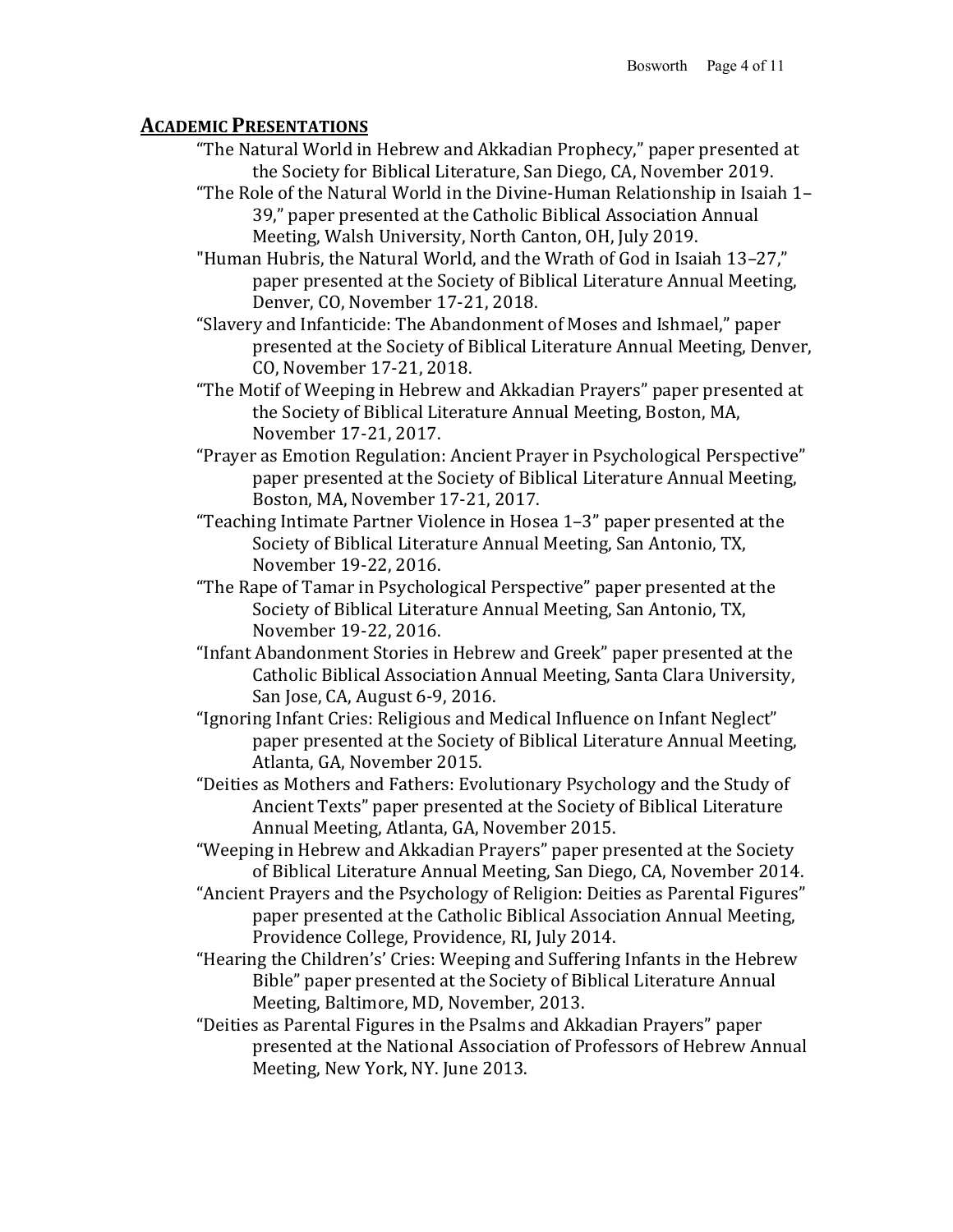- "The Weeping Prophet: Tears in the Book of Jeremiah" paper presented at the Catholic Biblical Association Annual Meeting, South Bend, IN. July, 2012.
- "Complications of Catholic Participation in Ecumenical Bible Translation: The Possible NRSV Revision" paper presented at the Society of Biblical Literature Annual Meeting, San Francisco, CA. November, 2011.
- "'My Eyes Flow with Tears': The Function of Weeping in Lamentation" paper presented at the Catholic Biblical Association Annual Meeting, Worcester, MA. August 2011.
- "Too Young to Kill: Jether, David, and Child Soldiers" paper presented at the Society of Biblical Literature Annual Meeting, New Orleans, LA. November, 2009.
- "Comforting Bathsheba" invited paper presented at symposium "Seitenblicke: Nebenfiguren im zweiten Samuelbuch," Universität Bern, September, 2009.
- "Does Lamentations Help? Paradoxes of Emotional Expression" paper presented at the Catholic Biblical Association Annual Meeting, Omaha, NE. August, 2009.
- "The Bible on the Battlefield" paper presented at Society of Biblical Literature Annual Meeting, San Diego, CA. November, 2007.
- "Did King David Read Machiavelli?" paper presented at Society of Biblical Literature Annual Meeting, San Diego, CA. November, 2007.
- "King David and the Death of Bathsheba's Firstborn" paper presented at Catholic Biblical Association Annual Meeting, Santa Clara, CA. August, 2007.
- "The Battle Hymn of the Republic': The Kingdom of God in American Politics" paper presented at Society of Biblical Literature Annual Meeting, Washington, DC. November, 2006.
- "Do Biblical Characters Develop?" presented at Catholic Biblical Association annual meeting at Loyola University Chicago, August 2006.
- Response to Gloria Schaab, "Creative Suffering of the Triune God," at Catholic Theological Society of America annual meeting in San Antonio, Theology and Natural Sciences section. June 2006.
- "American Crusade: Religious Roots of the War on Terror," paper presented at "God and War: A Symposium" presented by Barry University Dwayne O. Andreas School of Law Orlando, Fl. March 31. 2006.
- "Teaching Creation as a Case Study" paper presented at the Society of Biblical Literature Annual Meeting, Philadelphia, PA. November 19, 2005.
- "Evaluating King David: Messiah or Murderer?" paper presented at the Catholic Biblical Association Mid-Atlantic Regional Meeting, Mount Saint Mary's College, February 18, 2004.
- "Biblical Historiography, Poetics, and the *Mise-en-abyme*," paper presented in the Biblical Studies Lecture Series, Catholic University. October 22, 2003.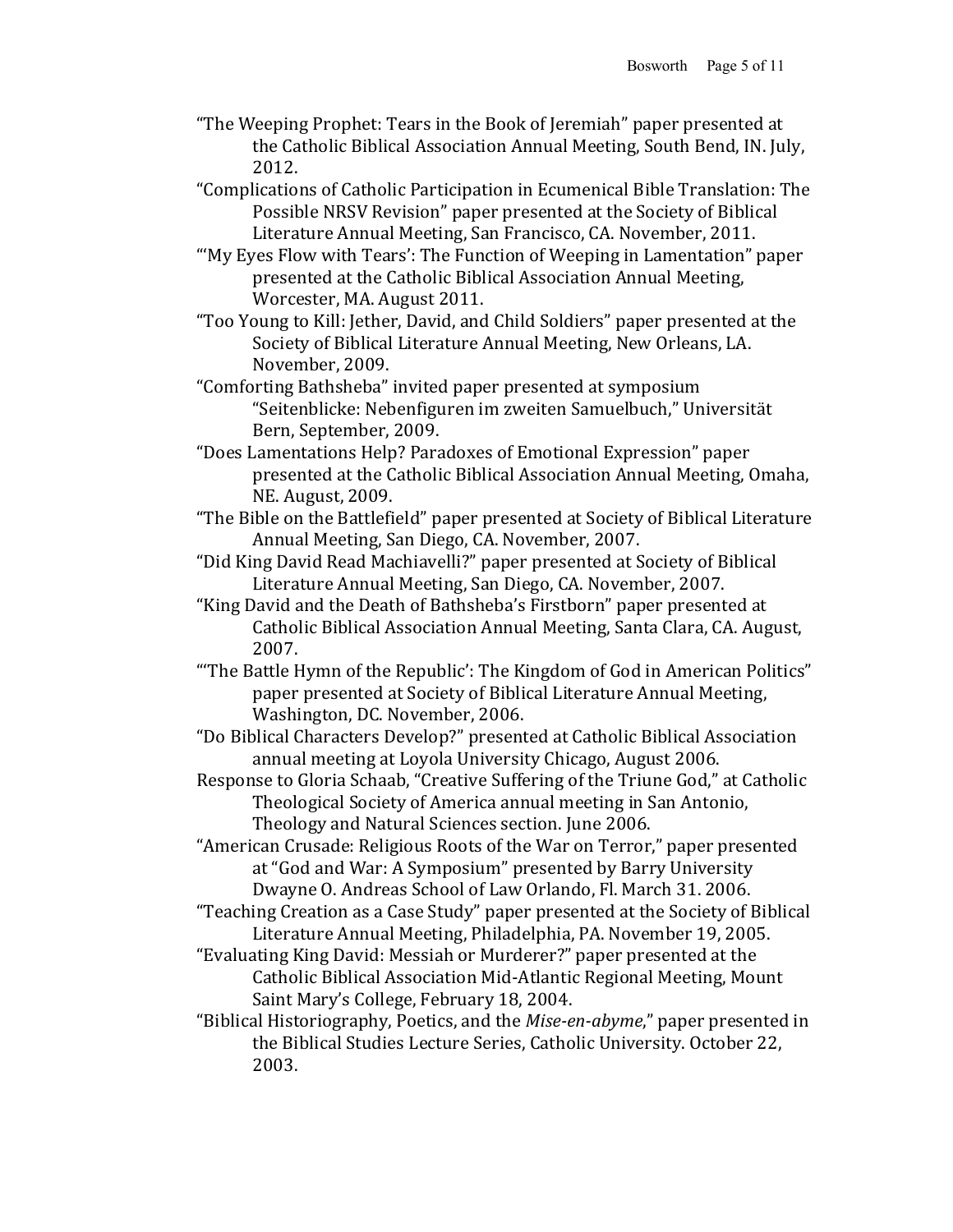- "1 Kings 13 and the History of the Divided Monarchy," paper presented at the Society of Biblical Literature Mid-Atlantic Regional Meeting, Baltimore, MD. March 15, 2002.
- "The Song of the Vineyard: An Exegesis of Isaiah 5:1-7," paper presented at the Catholic Biblical Association Mid-Atlantic Regional Meeting, Georgetown University. January 20, 1999.

## **OTHER PRESENTATIONS**

- "Getting Mentored and Mentoring." Presentation for Graduate Student Workshop, Center for Academic Success, January 2014.
- "(Mis)adventures in Teaching." Presentation for STRS Teaching and Learning program, November 2013.
- "Violence against women in the Old Testament." Keynote address at Mount Saint Mary's University SPARC (Scholarship, Performance, Art, Research and Creativity) Festival, April 2010.
- "How to Prevent Plagiarism." Presentation and discussions within Teaching and Learning Program, STRS, February 2011.
- Presentation on online learning to faculty of School of Theology and Religious Studies, with Rev. Mark Morozovich. February 2011
- "We Have Ways of Making You Talk: Fostering Discussion." Presentation and discussion within Teaching and Learning Program, STRS, February 2010.
- Graduate Proseminar in STRS on how and why to locate and use contemporary sources in theological disciplines. Fall semester 2009present.
- "The Paper: From Alpha to Omega." Presentation and discussion within Teaching and Learning Program. March 2009.
- Led a workshop on "Interpreting Relationships and Crises through the Lens of Religion and Spirituality" as part of the 2008 Annual Professional Social Work Conference (on Feb. 15) with Phyllis Scott at Barry University, Miami Shores, FL.
- Served on panel for "Open Forum: The DaVinci Code" at Barry University on May 25, 2006.
- "The Spirituality of the Psalms." Keynote address at the Cenacle Spiritual Life Center as part of the founder's day celebration, Lantana, FL, September 24, 2005.

## **BOOK REVIEWS**

- C. L. Crouch, *An Introduction to the Study of Jeremiah* (T & T Clark; London, 2016). *The Catholic Biblical Quarterly*, in press.
- Arbel, V. Daphna, Paul C. Burns, J. R. C. Cousland, Richard Menkis, and Dietmar Neufeld, eds. *Not Sparing the Child: Human Sacrifice in the Ancient World and Beyond: Studies in Honor of Professor Paul G. Mosca*. London: T & T Clark, 2016). *Journal of Eastern Mediterranean Archaeology and Heritage Studies*, in press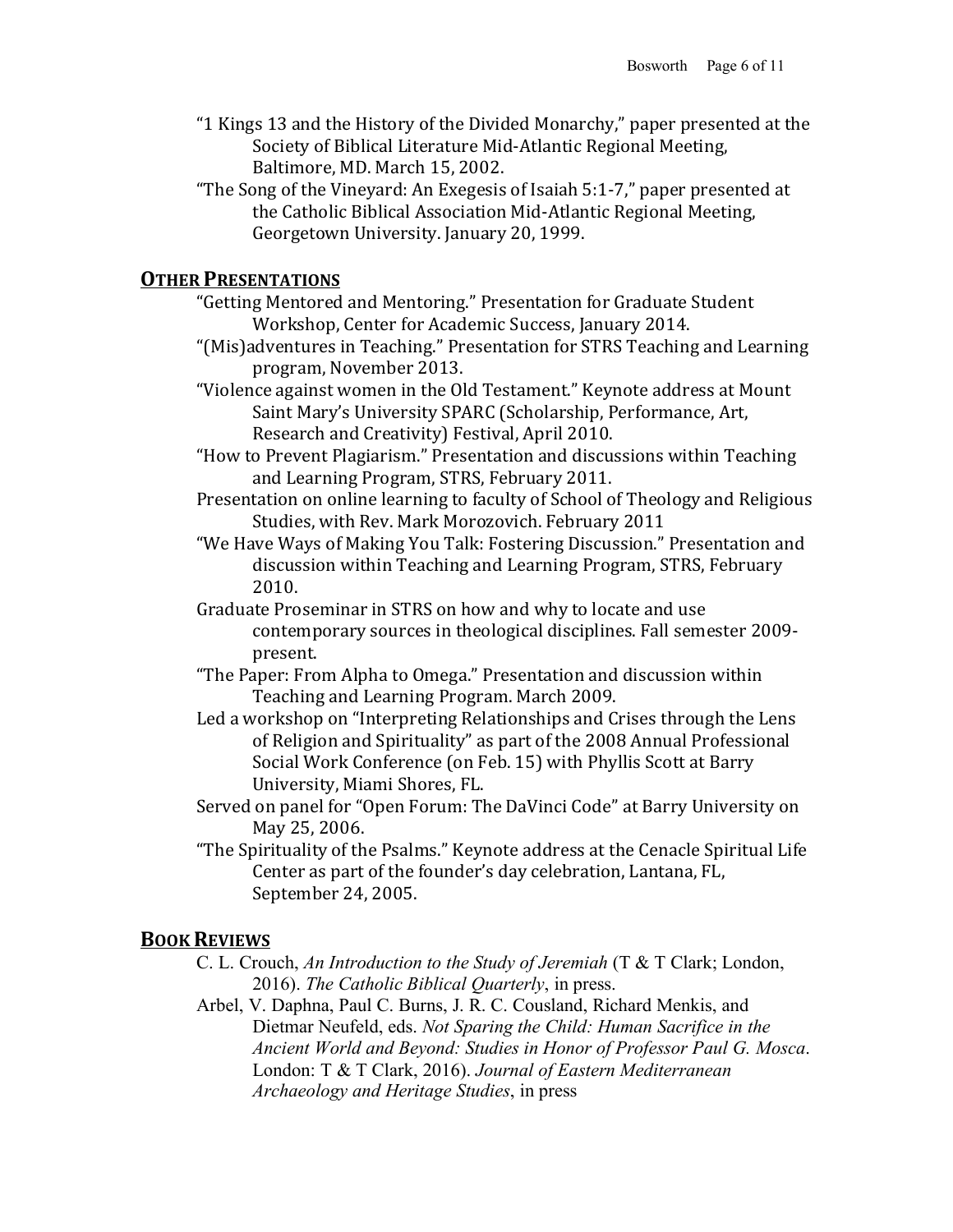- Keith Bodner, *An Ark on the Nile: The Beginning of the Book of Exodus* (Oxford: Oxford University Press, 2016). *The Catholic Biblical Quarterly*, in press.
- Colleen M. Conway, *Sex and Slaughter in the Tent of Jael: A Cultural History of a Biblical Story* (Oxford: Oxford University Press, 2017). *Horizons* 44  $(2017)$  504-4.
- Andrew Knapp, *Royal Apologetic in the Ancient Near East* (Atlanta, GA: Society of Biblical Literature, 2015). The Catholic Biblical Quarterly 79  $(2017)$  325-27.
- Robert Barron, 2 Samuel (Brazos Theological Commentary on the Bible; Grand Rapids, MI: Brazos, 2015). *Horizons* 43 (2016) 177-78.
- Mark S. Smith, *Poetic Heroes: Literary Commemorations of Warriors and Warrior Culture in the Early Biblical World* (Grand Rapids, MI: Eerdmans, 2014). *Catholic Biblical Quarterly* 77 (2015) 744-46.
- Diegi Pérez Gondar, *Caín, Abel, y la sangre de los justos: Gn 4,1-16 y su recepción en la iglesia primitive* (Collección Teológica 131; Pamplona: Universidad de Vavara, 2014). *Catholic Biblical Quarterly* 77 (2015) 743-44.
- Jacob L. Wright, *David, King of Israel, and Caleb in Biblical Memory* (Cambridge: Cambridge University Press, 2014). The Catholic Biblical *Quarterly* 77 (2015) 357-58.
- A. R> Pete Diamond and Louis Stuhlman, Jeremiah (Dis)placed: New Directions in Writing/Reading Jeremiah (T & T Clark, 2011). The Catholic *Biblical Quarterly* 75 (2013) 387-88.
- David M. Carr, *The Formation of the Hebrew Bible: A New Reconstruction* (Oxford: Oxford University Press, 2011). *Hebrew Studies* 53 (2012) 373-75.
- R. B. Salters, A Critical and Exegetical Commentary on Lamentations (ICC; London/New York: Clark, 2010). The Catholic Biblical Quarterly 74  $(2012)$  356-58.
- Sara M. Koenig, *Isn't This Bathsheba?: A Study in Characterization*. Princeton Theological Monograph Series 177; Eugene, OR: Pickwick, 201. The *Catholic Biblical Quarterly*, in press.
- Martin Karrer, Siegfried Kreuzer and Marcus Sigismund (eds.), *Von der Septuaginta zum Neuen Testament: Textgeschichtliche Erörterungen*. Arbeiten zur neuentestamentlichen Textforschung 43; Berlin/New York: de Gruyter, 2010. The Catholic Biblical Quarterly in press.
- Sherri Brown, *Gift upon Gift: Covenant through Word in the Gospel of John.* Princeton Theological Monograph Series 144; Eugene, OR: Pickwick, 2010. *The Catholic Biblical Quarterly* 74 (2012) 810-11.
- Marti J. Steussy, *Samuel and His God*. Studies on Personalities of the Old Testament; Columbia: University of South Carolina Press, 2010. The *Catholic Biblical Quarterly* 73 (2011) 845-46.
- Adina Moshavi, *Word Order in the Biblical Hebrew Finite Clause: A Syntactic* and Pragmatic Analysis of Preposing. Linguistic Studies in Ancient West Semitic 4; Winona Lake, IN: Eisenbrauns, 2010. The Catholic *Biblical Quarterly* 73 (2011) 835-36.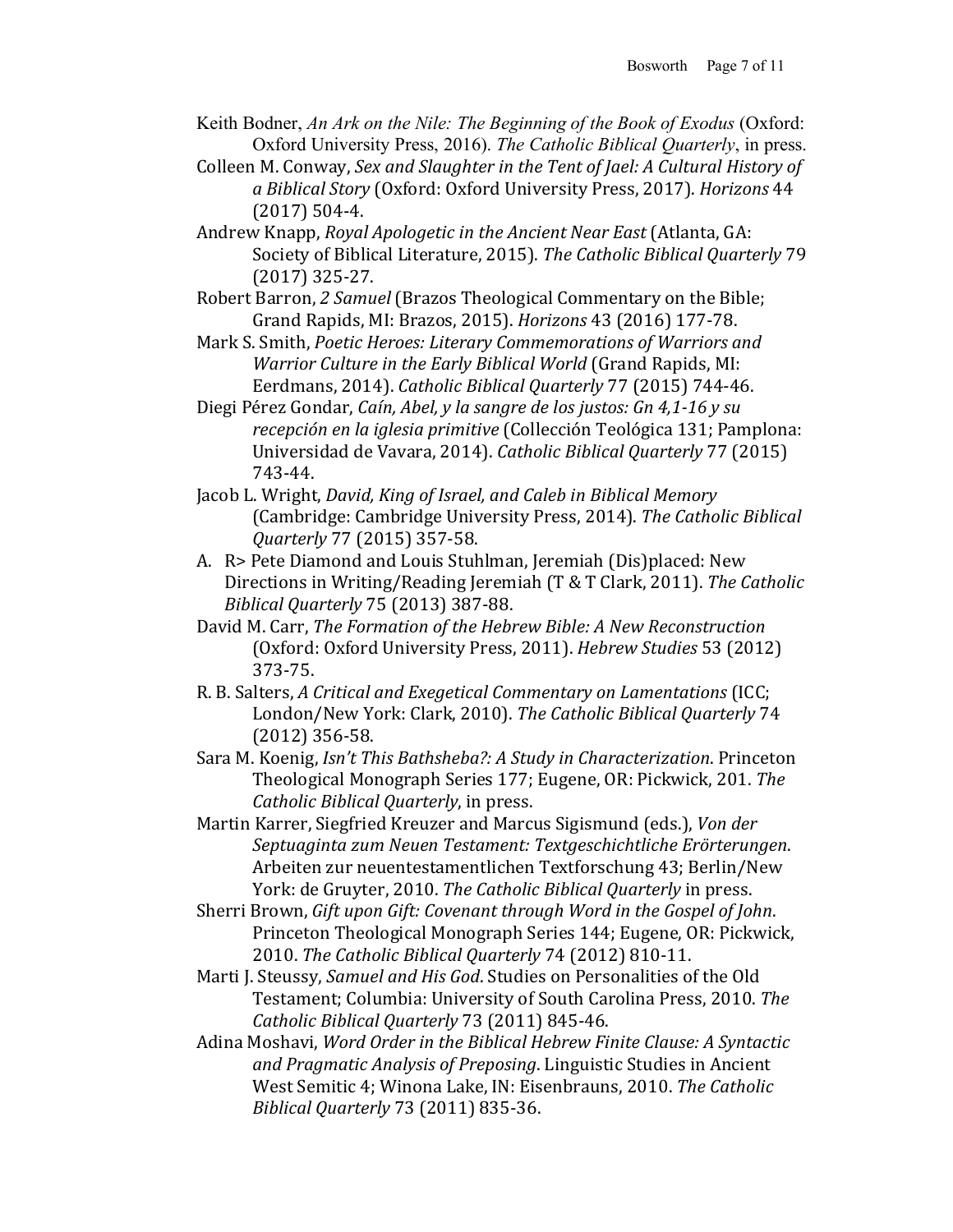- Hayim Ben Yosef-Tawil, An Akkadian Lexical Companion for Biblical Hebrew: Etymological-Semantic and Idiomatic Equivalents with Supplement on *Biblical Aramaic*. New York: Ktav, 2009. *The Catholic Biblical Quarterly* 73 (2011) 141-42.
- Dirk J. Human and Gert Jacobus Steyn, *Psalms and Hebrews: Studies in Reception* (Library of Hebrew Bible/Old Testament Studies 527; London: T & T Clark, 2010). The Catholic Biblical Quarterly 74 (2012) 632-34.
- Calvin J. Roetzel and Robert L. Foster (eds.). The Impartial God: Essays in *Biblical Studies in Honor of Jouette M. Bassler*. New Testament Monographs 22; Sheffield: Sheffield Phoenix, 2007. *The Catholic Biblical Quarterly* 72 (2010) 200-201.
- Judy Klitsner. Subversive Sequels in the Bible: How Biblical Stories Mine and *Undermine Eachother*. Philadelphia, PA: Jewish Pulication Society. In *Women in Judaism* 7 (2010) 7 (2010) http://wjudaism.library.utoronto.ca/index.php/wjudaism/article/vie w/15074/12092.
- Gary N. Knoppers and Bernard M. Levenson (eds). The Pentateuch as Torah: *New Models for Understanding Its Promulgation and Acceptance*. Winona Lake, IN: Eisenbrauns, 2007. *Journal of the Hebrew Scriptures* 9 (2009) http://www.arts.ualberta.ca/JHS/reviews/review355.htm.
- Thomas Römer, *The So-Called Deuteronomistic History*. Edinburgh: T & T Clark, 2007. *Hebrew Studies* 49 (2008) 344-46.
- John Jarick (ed). *Sacred Conjectures: The Context and Legacy of Robert Lowth* and *Jean Astruc*. New York: T & T Clark, 2007. In *Journal of the Hebrew Scriptures* 8 (2008)

http://www.arts.ualberta.ca/JHS/reviews/review297.htm. 

- Patricia M. MacDonald, *God and Violence: Biblical Resources for Living in a Small World*. Herald Press, 2004. In *Horizons* 35 (2008) 144-45.
- Joan E. Cook, *Hear O Heavens and Listen O Earth: An Introduction to the Prophets.* Collegeville, Minn.: Liturgical Press, 2006. Online: http://www.catholicbooksreview.org/
- Dianne Bergan, *Israel's Story, Part One*. Collegeville, Minn.: Liturgical Press, 2006. Jerome T. Walsh *Ahab: The Construction of a King*. Interfaces. Collegeville, Minn.: Liturgical Press, 2006. Online: http://www.catholicbooksreview.org/
- Eckart Otto and Reinhard Achenbach (eds.). *Das Deuteronomium zwischen Pentateuch und Deuteronomischem Geschichtswerk*. Religion und Literatur des Alten und Neuen Testaments 206. Göttingen: Vandenhoeck & Ruprecht, 2004. In *Theological Studies* 67 (2006) 703- 704.
- Richard A. Norris, Jr. *The Song of Songs Interpreted by Early Christian and Medieval Commentators*. The Church's Bible; Grand Rapids, Mich.: Eerdmans, 2003. In *Louvain Studies* 30 (2005) 352-54.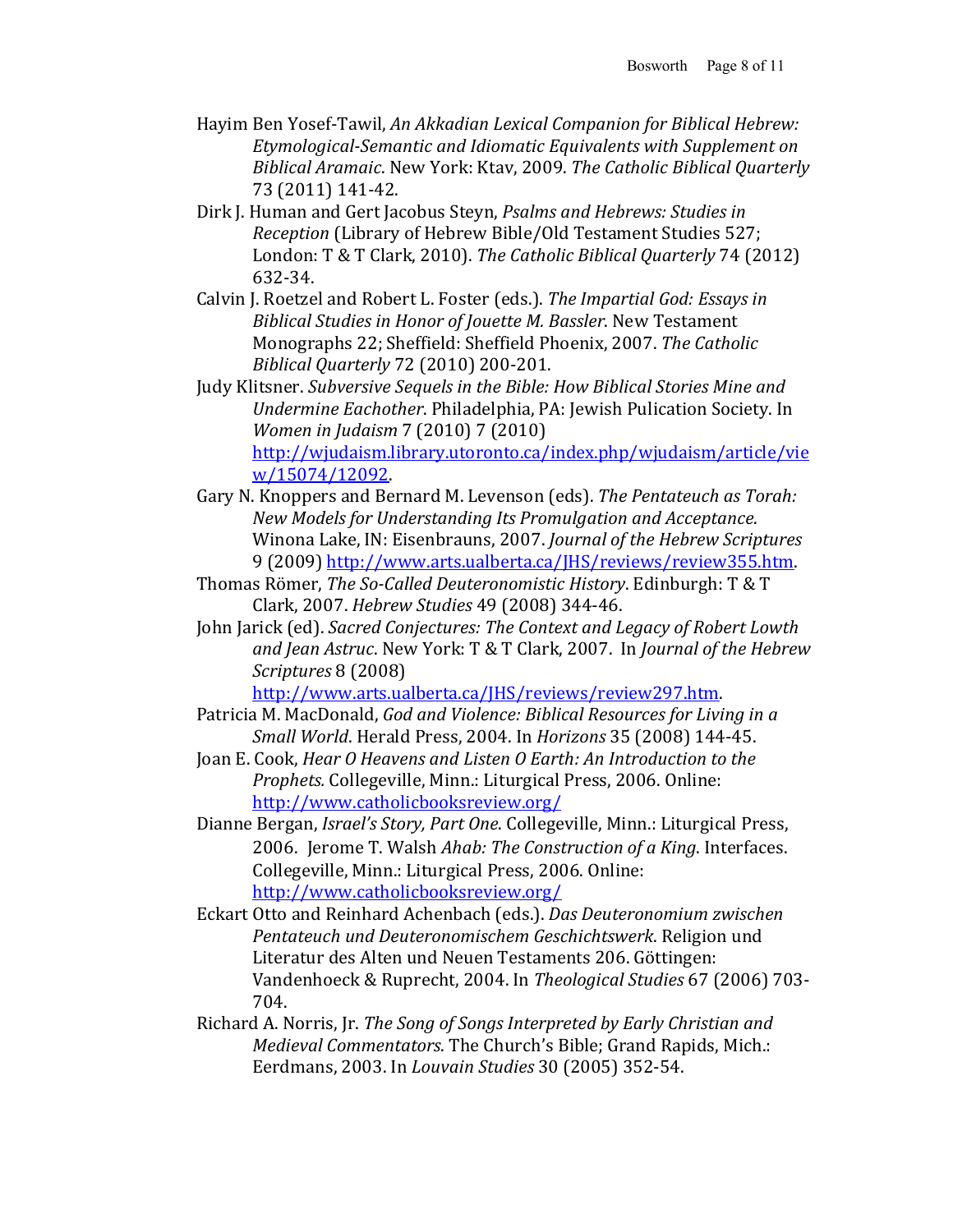- Bruce K. Waltke. *The Book of Proverbs: Chapters 1–15*. The New International Commentary on the Old Testament. Grand Rapids, Mich.: Eerdmans, 2004. In *Louvain Studies* 30 (2005) 350-52.
- Hans Schwartz. *Eschatology*. Grand Rapids, Mich.: Eerdmans, 2000. In *Louvain Studies* 30 (2005) 369-70.
- Martin Kessler and Karel Deurloo, A Commentary on Genesis: The Book of *Beginnings* (New York: Paulist, 2004) for *Review of Biblical Literature*. November 2004. Online:

http://www.bookreviews.org/bookdetail.asp?TitleId=4198. 

David Cotter, *Genesis*. Berit Olam; Collegeville, Minn.: Liturgical Press, 2003. In *Hebrew Studies* 44 (2003) 252-54.

## **TEACHING EXPERIENCE**

Catholic University:

Doctoral Seminars Taught: The Book of Job, Megilloth, 1-2 Samuel, Jeremiah, Isaiah, Textual Criticism of the Old Testament; Spirituality of Psalms

TRS 550: Teaching and Learning in Theology and Religious Studies Seminary Courses Taught: Psalms, Pentateuch, Apocalyptic Literature Undergraduate Courses Taught: Introduction to the Old Testament, War and Violence in the Old Testament, Psalms

Barry University:

- Graduate Course Taught: Prophetic Literature, Wisdom Literature, Psalms in Worship and Tradition, War and Violence in the Old Testament, The Origins and End of the City of God, Leadership in the Old Testament
- Undergraduate Courses Taught: Introduction to the Old Testament, The Old Testament and Its Interpreters, Creation and Apocalypse, Biblical Languages, Theology: Faith, Beliefs, and Traditions, Psalms, Religion and Terrorism

Mount St. Mary's College and Seminary:

Synoptic Gospels, Introduction to Theology

## **GRANTS AND AWARDS**

Sinai and Synapses Fellow, 2015-2017 Teaching Excellence in Early Career, Catholic University, 2014-2015 Science for Seminaries, principle on American Association for the Advancement of Science grant, 2014-2016 Grant-in-Aid, for research assistant in Semitics with Akkadian language skill, spring  $2013$ Grant-in-Aid, for purchase of Accordance software, spring 2009 AppLE Award with Special Recognition for excellence in teaching, Barry University, 2008 Teaching Fellow, The Catholic University of America, Spring 2004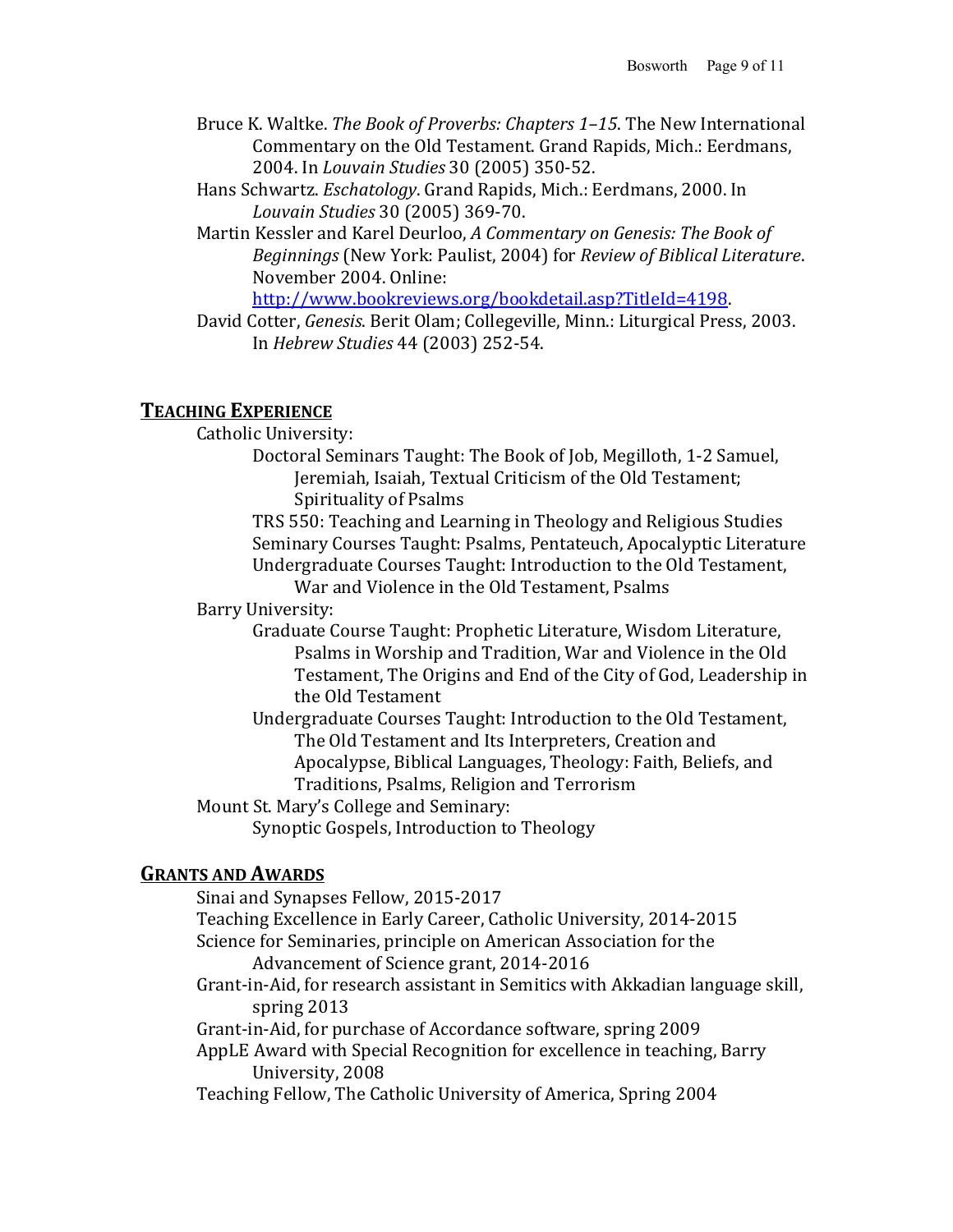Johannes Quasten Scholarship, Catholic University, 1997-2000

#### **MEMBERSHIP IN PROFESSIONAL ORGANIZATIONS**

Society of Biblical Literature Catholic Biblical Association

### **SERVICE TO THE UNIVERSITY**

Catholic University: Ph.D. Proposal Committee, STRS, fall 2012-present (chair, 2015-present) Academic Policy Committee, CUA, 2016-Teaching Excellence Advisory Committee, CUA, spring-fall 2015 Online Education Advisory Committee, CUA, spring 2015-Library Committee, STRS, fall 2014- (chair, 2014-15) Online Education Committee, STRS, fall 2014-present Technology Committee, CUA, fall 2014-present Assessment Committee, STRS, fall 2012-2013 Chair, Clinical Biblical Search Committee, STRS, spring 2013 Wabash Center's Graduate Teaching Initiative Program Grant: participated in assessment of graduate teacher-training and visited the Wabash Center for the follow-up conference Director of Teaching and Learning Program, STRS, fall 2010-fall 2011 B.A. Committee, STRS, 2009-2010 First Year Experience Committee, STRS, 2009-present First Year Experience Committee, CUA, 2009 Secretary for STRS Faculty Meetings, 2008-2009 M.A. Committee, STRS, 2008-2009

Barry University:

Undergraduate Council, Fall 2007-2008. Academic Affairs Council, Fall 2007-2008. Communications and Technology Committee, Fall 2004–Spring 2007. Taskforce on Copyright Policy, Fall 2004–Spring 2006. Faculty Advisor, Undergraduate Theology Association, Fall 2006–2008.

## **SERVICE TO THE DISCIPLINE**

Old Testament Book Reviews Editor, *The Catholic Biblical Quarterly*, 2014-2018

Member, Committee on Research and Support, The Catholic Biblical Association, 2015-

Steering Committee, SBL Bible and Emotion Consultation, spring 2013-Associate Editor, *The Catholic Biblical Quarterly*, 2013-2014 Abstractor for *Old Testament Abstracts*, 2008-present

## **SERVICE TO THE COMMUNITY**